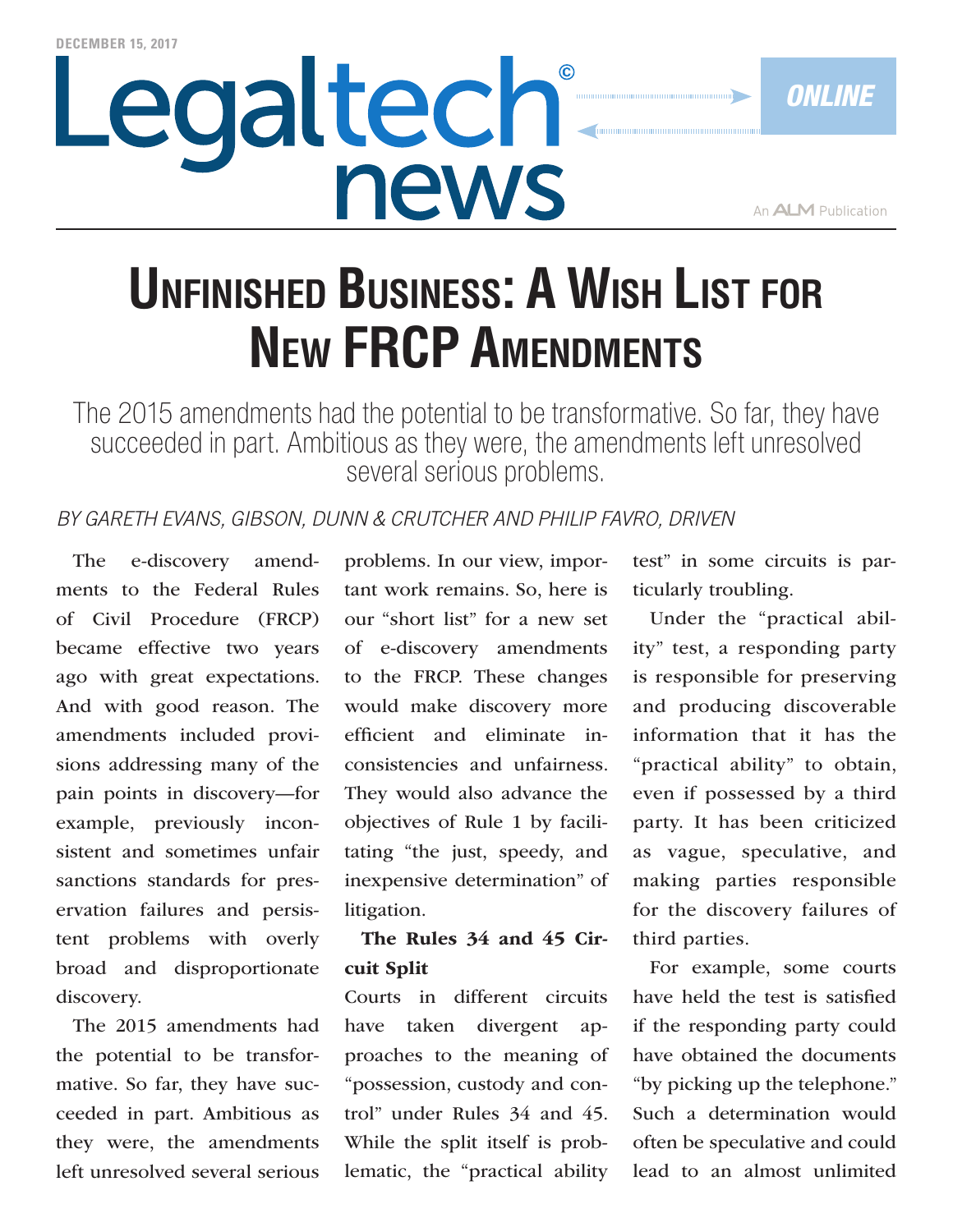### **DECEMBER 15, 2017** news

reach of preservation and production duties.

In its Commentary on Possession, Custody or Control, The Sedona Conference recently called for elimination of the "practical ability" test. It's on our wish list as well. We would amend Rules 34 and 45 to incorporate the alternative "legal right" approach, under which a party must have actual possession of or a legal right to obtain information to be responsible for its preservation and production.

#### Remaining Holes in the Sanctions Regime

Next on our wish list: Closing the holes that remain in the sanctions regime following the 2015 amendment to Rule 37(e).

Rule 37(e) implemented a new framework for imposing sanctions arising from the loss or destruction of ESI that a party had a duty to preserve. Yet, three holes in that framework have emerged: (1) the rule's language does not foreclose sanctions under inherent authority, (2) it only applies to ESI, and (3) it does not completely eliminate reliance on pre-amendment case law.

First, the recent re-emergence of "inherent authority" as a source of sanctions has come as a surprise to many. The Committee Note states that the rule "forecloses reliance on inherent authority or state law to determine when certain measures should be used."

Yet, because the language of the rule itself does not expressly proscribe the use of inherent authority, some courts have disregarded that guidance. For example, in *Cat 3 LLC v. Black Lineage Inc.,* the court reasoned it could still impose sanctions pursuant to its inherent authority if a party's apparent alteration of emails could not be addressed by Rule  $37(e)$ .

Since then, some courts have found that Rule 37(e) forecloses sanctions under inherent authority, while others have held the opposite. Whether a particular court chooses one approach over the other appears to be a roll of the dice. We would move the language that inherent authority is foreclosed from the Committee

Note to the rule itself to dispel this confusion.

Second, the scope of Rule 37(e) should be expanded so it applies to all evidence, not just ESI (as is presently the case). The thinking in applying Rule 37(e) only to ESI was that most of the problems it addressed were associated with exponential growth of ESI. By excluding other forms of evidence from the rule, however, courts and litigants have had to apply, side by side, two sets of inconsistent standards to sanctions motions involving both ESI and paper documents, with potentially inconsistent results. We see no reason why different standards should apply here.

Third, either the rule or the Committee Note should be updated to confirm that case law predating the 2015 amendments is no longer applicable. The Committee Note states the amended rule was intended to reject cases such as *Residential Funding Corp.* that authorize the most serious sanctions for negligent conduct. Yet, a disconcerting trend has emerged in which